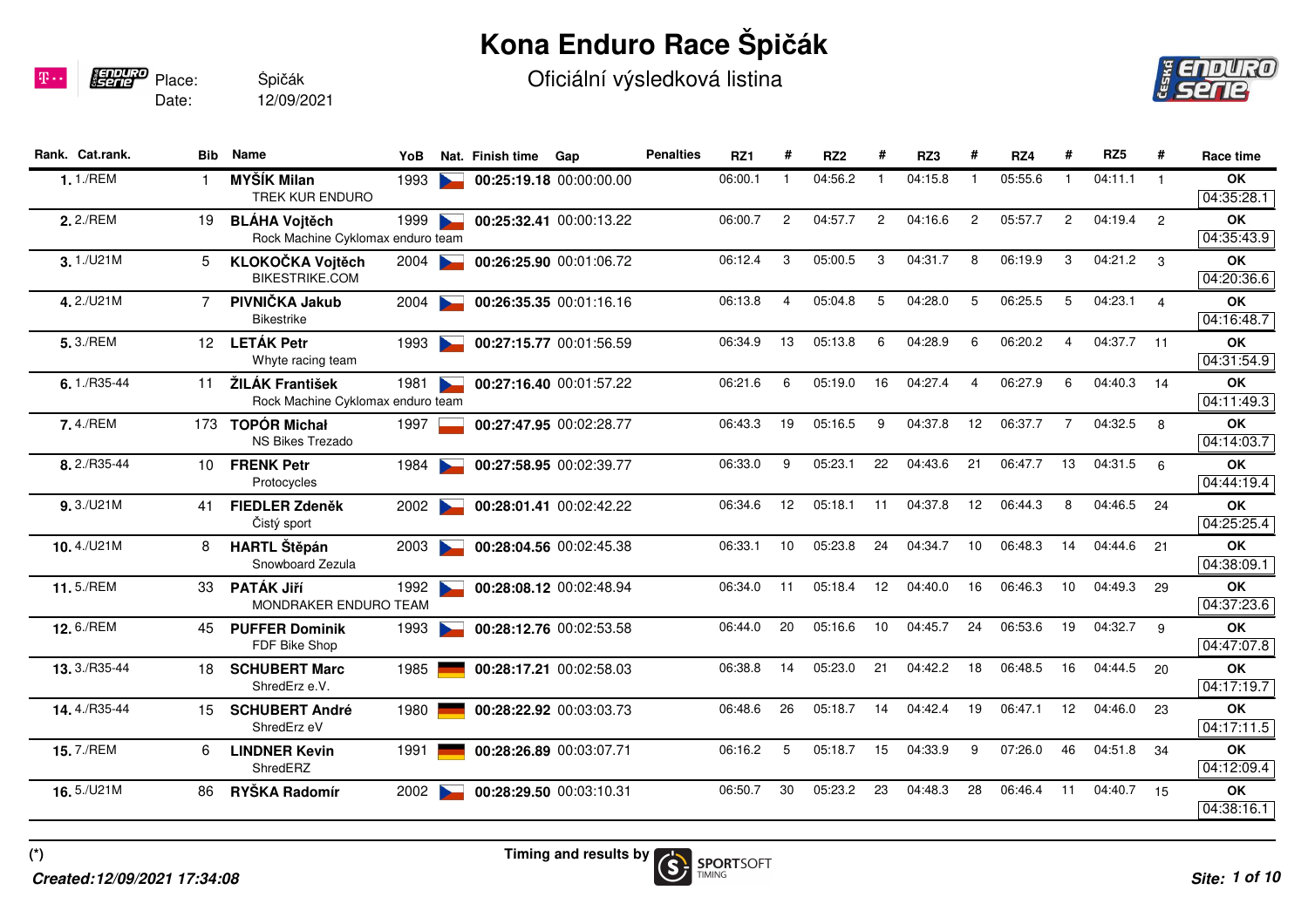| Rank. Cat.rank. |     | <b>Bib</b> Name                                                    | YoB  |                      | Nat. Finish time | Gap                     | <b>Penalties</b> | RZ1     | #  | RZ <sub>2</sub> | #              | RZ3     | #  | RZ4     | #  | RZ <sub>5</sub> | #  | Race time               |
|-----------------|-----|--------------------------------------------------------------------|------|----------------------|------------------|-------------------------|------------------|---------|----|-----------------|----------------|---------|----|---------|----|-----------------|----|-------------------------|
| 17.8./REM       | 150 | <b>DOLEŽAL Luboš</b>                                               | 1994 |                      |                  | 00:28:33.39 00:03:14.21 |                  | 06:50.1 | 28 | 05:26.9         | 27             | 04:52.3 | 36 | 06:45.1 | 9  | 04:38.8         | 12 | OK                      |
|                 |     | Čistý sport                                                        |      |                      |                  |                         |                  |         |    |                 |                |         |    |         |    |                 |    | 04:39:14.0              |
| 18.6./U21M      | 81  | <b>ALBER Lennard</b><br>Procraft Racing Team, TSV Neckartenzlingen | 2002 |                      |                  | 00:28:37.97 00:03:18.79 |                  | 06:46.8 | 23 | 05:15.2         | 8              | 04:43.5 | 20 | 07:07.0 | 33 | 04:45.4         | 22 | <b>OK</b><br>04:41:14.4 |
|                 |     |                                                                    |      |                      |                  |                         |                  | 06:48.2 | 25 | 05:27.1         | 29             | 04:50.6 | 33 | 06:50.0 | 17 | 04:43.9         |    | <b>OK</b>               |
| 19.5./R35-44    | 22  | <b>CASKA Ivo</b><br>PTBshop.cz                                     | 1983 |                      |                  | 00:28:40.00 00:03:20.81 |                  |         |    |                 |                |         |    |         |    |                 | 17 | 03:55:08.9              |
| 20.7./U21M      | 14  | <b>MAROUL Tomáš</b>                                                | 2002 |                      |                  | 00:28:44.60 00:03:25.42 |                  | 06:44.1 | 21 | 05:26.7         | 26             | 04:51.0 | 34 | 06:58.2 | 24 | 04:44.3         | 19 | <b>OK</b>               |
|                 |     | GAPP System - Kolofix                                              |      |                      |                  |                         |                  |         |    |                 |                |         |    |         |    |                 |    | 04:39:05.7              |
| 21.9./REM       | 25  | <b>MORAWSKI Filip</b>                                              | 1999 |                      |                  | 00:28:51.06 00:03:31.87 |                  | 07:27.5 | 62 | 05:22.0         | 18             | 04:35.0 | 11 | 06:52.5 | 18 | 04:33.9         | 10 | OK                      |
|                 |     |                                                                    |      |                      |                  |                         |                  |         |    |                 |                |         |    |         |    |                 |    | 04:38:48.6              |
| 22.8./U21M      | 29  | <b>BARTŮNĚK Ota</b>                                                | 2003 | $\sim$               |                  | 00:28:52.55 00:03:33.36 |                  | 06:56.4 | 36 | 05:26.9         | 27             | 04:48.0 | 27 | 07:10.2 | 34 | 04:30.9         | 5  | <b>OK</b>               |
|                 |     | <b>KRAB CYCLES</b>                                                 |      |                      |                  |                         |                  |         |    |                 |                |         |    |         |    |                 |    | 04:39:16.6              |
| 23.9./U21M      |     | 142 LUNZER Maximilian                                              | 2003 |                      |                  | 00:29:00.79 00:03:41.61 |                  | 06:39.0 | 15 | 05:20.2         | 17             | 04:53.1 | 41 | 07:29.5 | 49 | 04:38.8         | 12 | <b>OK</b>               |
|                 |     |                                                                    |      |                      |                  |                         |                  |         |    |                 |                |         |    |         |    |                 |    | 04:46:49.4              |
| 24.10./U21M     | 3   | <b>ADAMI Maxim</b>                                                 | 2001 | <b>Participation</b> |                  | 00:29:02.21 00:03:43.02 |                  | 06:55.8 | 35 | 05:00.9         | $\overline{4}$ | 04:17.6 | 3  | 07:57.3 | 71 | 04:50.4         | 31 | <b>OK</b>               |
|                 |     | Bikeporn - Chimpanzee Team                                         |      |                      |                  |                         |                  |         |    |                 |                |         |    |         |    |                 |    | 04:34:17.9              |
| 25.10./REM      | 56  | DVOŘÁK Jakub                                                       | 1987 |                      |                  | 00:29:07.65 00:03:48.47 |                  | 06:57.1 | 38 | 05:33.0         | 38             | 04:52.6 | 38 | 07:00.7 | 27 | 04:44.0 18      |    | <b>OK</b><br>04:23:15.6 |
| 26.11./U21M     |     | 177 FOCKENBERGER Timmy 2003                                        |      |                      |                  | 00:29:11.91 00:03:52.72 | 00:00:40         | 06:41.6 | 16 | 05:30.2         | 33             | 04:38.3 | 14 | 06:48.3 | 15 | 04:53.3         | 35 | <b>NO</b>               |
|                 |     | Radwerker.at Levelnine                                             |      |                      |                  |                         |                  |         |    |                 |                |         |    |         |    |                 |    | 05:21:16.5              |
| 27.6./R35-44    | 30  | <b>HYNČICA Vlastimil</b>                                           | 1978 |                      |                  | 00:29:12.64 00:03:53.46 |                  | 06:50.7 | 30 | 05:47.9         | 54             | 04:48.3 | 29 | 06:57.7 | 23 | 04:47.8         | 26 | <b>OK</b>               |
|                 |     | Top on Trail                                                       |      |                      |                  |                         |                  |         |    |                 |                |         |    |         |    |                 |    | 04:33:37.0              |
| 28.7./R35-44    | 28  | <b>SRAIL Milan</b>                                                 | 1978 |                      |                  | 00:29:14.16 00:03:54.97 |                  | 06:59.9 | 39 | 05:29.4         | 32             | 04:47.5 | 26 | 07:06.5 | 31 | 04:50.8         | 33 | OK                      |
|                 |     | <b>MMMM</b>                                                        |      |                      |                  |                         |                  |         |    |                 |                |         |    |         |    |                 |    | 04:41:30.9              |
| 29.8./R35-44    | 24  | <b>KŘÍŽEK Miroslav</b>                                             | 1978 |                      |                  | 00:29:21.32 00:04:02.13 |                  | 06:53.8 | 33 | 05:37.7         | 41             | 04:55.3 | 43 | 06:59.8 | 25 | 04:54.5         | 36 | OK                      |
|                 |     | <b>Commencal FDF Team</b>                                          |      |                      |                  |                         |                  |         |    |                 |                |         |    |         |    |                 |    | 04:19:45.6              |
| 30.9./R35-44    | 26  | <b>KULHAVÝ Radek</b>                                               | 1984 |                      |                  | 00:29:24.46 00:04:05.28 |                  | 06:42.0 | 17 | 05:28.0         | 30             | 04:49.3 | 31 | 07:11.5 | 35 | 05:13.6         | 57 | OK                      |
|                 |     | Protocycles                                                        |      |                      |                  |                         |                  |         |    |                 |                |         |    |         |    |                 |    | 04:47:19.9              |
| 31.1/ RZ        | 34  | PRŮDKOVÁ Barbora                                                   | 1996 |                      |                  | 00:29:27.70 00:04:08.51 |                  | 06:48.1 | 24 | 05:32.0         | 36             | 04:52.5 | 37 | 07:12.1 | 37 | 05:02.7         | 46 | OK                      |
|                 |     | <b>Multicraft MTB Team</b>                                         |      |                      |                  |                         |                  |         |    |                 |                |         |    |         |    |                 |    | 04:00:25.9              |
| 32, 12./U21M    | 148 | <b>VOGEL Magnus</b>                                                | 2002 |                      |                  | 00:29:32.05 00:04:12.87 |                  | 06:54.1 | 34 | 05:51.3         | 60             | 04:48.7 | 30 | 06:57.0 | 22 | 05:00.6         | 41 | OK                      |
|                 |     | RSC AUTO BROSCH Kempten                                            |      |                      |                  |                         |                  |         |    |                 |                |         |    |         |    |                 |    | 04:46:18.4              |
| 33.11./REM      | 50  | <b>HERRMANN Hannes</b>                                             | 1989 |                      |                  | 00:29:44.81 00:04:25.63 |                  | 07:05.2 | 45 | 05:47.2         | 52             | 04:54.6 | 42 | 07:01.6 | 29 | 04:56.1         | 38 | <b>OK</b>               |
|                 |     | <b>MSC Thalheim</b>                                                |      |                      |                  |                         |                  |         |    |                 |                |         |    |         |    |                 |    | 03:49:14.8              |
| 34.12./REM      | 35  | <b>WEBER Václav</b>                                                | 1987 |                      |                  | 00:29:49.82 00:04:30.64 |                  | 07:16.3 | 53 | 05:38.1         | 43             | 04:45.8 | 25 | 07:13.8 | 39 | 04:55.7         | 37 | <b>OK</b>               |
|                 |     | <b>BIKESTRIKE.COM</b>                                              |      |                      |                  |                         |                  |         |    |                 |                |         |    |         |    |                 |    | 04:24:19.1              |
| 35.1./R45-54    | 20  | ČIŽINSKÝ Milan                                                     | 1974 |                      |                  | 00:29:56.40 00:04:37.22 |                  | 07:13.5 | 50 | 05:37.7         | 41             | 04:51.9 | 35 | 07:22.3 | 44 | 04:50.7         | 32 | OK                      |
|                 |     | Madesign World Racing                                              |      |                      |                  |                         |                  |         |    |                 |                |         |    |         |    |                 |    | 04:48:51.7              |
|                 |     |                                                                    |      |                      |                  |                         |                  |         |    |                 |                |         |    |         |    |                 |    |                         |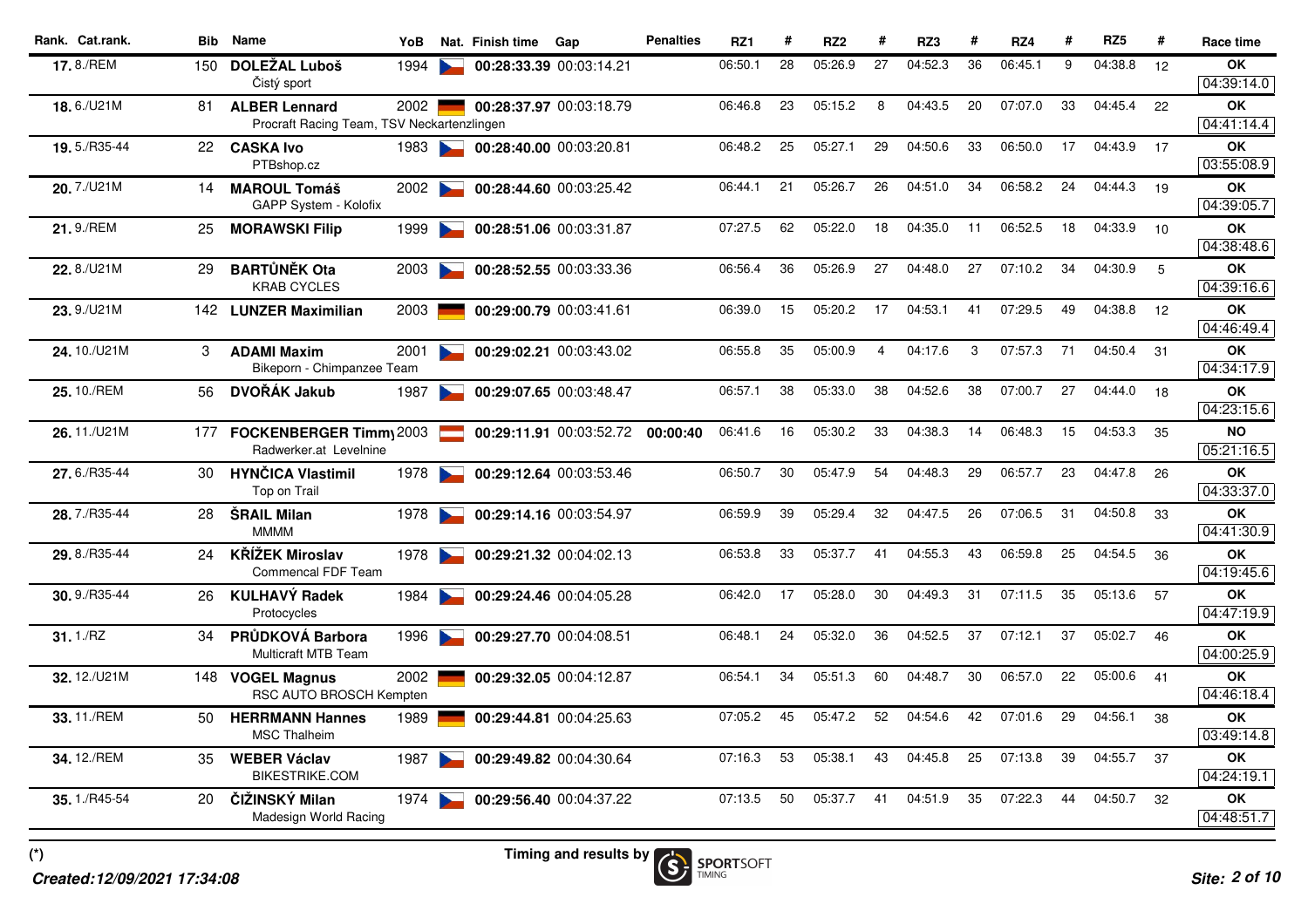| Rank. Cat.rank. | Bib | <b>Name</b>                                       | YoB  |                                   | Nat. Finish time | Gap                     | <b>Penalties</b> | RZ1     | #  | RZ <sub>2</sub> | #              | RZ3     | #              | RZ4     | #  | RZ <sub>5</sub> | #  | Race time               |
|-----------------|-----|---------------------------------------------------|------|-----------------------------------|------------------|-------------------------|------------------|---------|----|-----------------|----------------|---------|----------------|---------|----|-----------------|----|-------------------------|
| 36, 13./U21M    | 68  | <b>FUCHS Peter</b><br>Schneelaufverein Ravensburg | 2002 |                                   |                  | 00:29:56.41 00:04:37.23 |                  | 07:54.2 | 87 | 05:34.8         | 39             | 04:50.1 | 32             | 06:56.4 | 21 | 04:40.7         | 16 | OK<br>04:43:37.4        |
| 37.14./U21M     | 143 | <b>LAMMINGER Lukas</b>                            | 2003 |                                   |                  | 00:29:59.61 00:04:40.43 |                  | 07:06.6 | 48 | 05:41.8         | 46             | 05:06.2 | 59             | 07:16.0 | 40 | 04:48.9         | 28 | <b>OK</b><br>04:47:15.4 |
| 38.10./R35-44   | 163 | <b>TOMANDL Jaroslav</b><br>FRbikes.cz             | 1986 |                                   |                  | 00:30:00.40 00:04:41.22 |                  | 07:02.4 | 41 | 05:45.5         | 51             | 04:57.8 | 47             | 07:00.7 | 26 | 05:13.9         | 58 | <b>OK</b><br>04:52:37.8 |
| 39.2./R45-54    | 38  | <b>ZÚBEK Petr</b><br><b>ZUBR Racing</b>           | 1970 | <b>Contract Contract Contract</b> |                  | 00:30:01.05 00:04:41.86 |                  | 07:01.5 | 40 | 05:32.6         | 37             | 04:57.8 | 46             | 07:18.2 | 42 | 05:10.7         | 53 | OK<br>04:32:03.3        |
| 40.15./U21M     | 84  | <b>WEIHING Leon</b>                               | 2003 |                                   |                  | 00:30:04.31 00:04:45.12 |                  | 07:05.2 | 44 | 05:49.0         | 55             | 04:52.7 | 39             | 07:16.3 | 41 | 05:00.9         | 42 | <b>OK</b><br>04:54:48.5 |
| 41.13./REM      | 23  | ČABLÍK Jakub<br>Sapa bike                         | 1992 |                                   |                  | 00:30:18.30 00:04:59.12 |                  | 07:04.4 | 43 | 05:57.7         | 69             | 05:04.4 | 57             | 07:21.6 | 43 | 04:50.1         | 30 | OK<br>04:49:28.0        |
| 42.11./R35-44   | 88  | <b>KUBĚNA Lukáš</b>                               | 1980 |                                   |                  | 00:30:30.82 00:05:11.64 |                  | 06:56.6 | 37 | 05:50.2         | 57             | 05:09.2 | 64             | 07:32.9 | 51 | 05:01.7         | 45 | <b>OK</b><br>04:03:39.0 |
| 43.14./REM      | 116 | ČERVENÝ Štěpán<br><b>Gigantic Racing Team</b>     | 1987 | <b>Contract Contract</b>          |                  | 00:30:30.90 00:05:11.72 |                  | 07:04.0 | 42 | 05:39.7         | 44             | 05:00.7 | 53             | 07:58.7 | 74 | 04:47.6         | 25 | <b>OK</b><br>04:44:02.7 |
| 44.15./REM      |     | 114 DINKEL Nick                                   | 1993 |                                   |                  | 00:30:39.15 00:05:19.97 |                  | 07:15.3 | 52 | 05:47.4         | 53             | 04:58.5 | 50             | 07:38.8 | 57 | 04:59.0         | 39 | <b>OK</b><br>04:19:41.4 |
| 45.16./U21M     | 74  | <b>HANÁK Ondřej</b>                               | 2003 |                                   |                  | 00:30:49.59 00:05:30.41 |                  | 07:06.0 | 46 | 05:42.4         | 47             | 05:07.7 | 61             | 07:35.0 | 52 | 05:18.3         | 63 | <b>OK</b><br>04:06:51.4 |
| 46.16./REM      | 54  | <b>STRACH Jakub</b><br>Ski a Bike centrum Radotín | 1990 | $\sim$                            |                  | 00:30:51.01 00:05:31.82 |                  | 07:18.6 | 54 | 05:43.1         | 49             | 04:58.1 | 48             | 07:43.3 | 61 | 05:07.7         | 50 | OK<br>04:17:13.9        |
| 47.12./R35-44   | 101 | FABIŠOVSKÝ Ladislav<br>123 kolo                   | 1981 |                                   |                  | 00:31:02.85 00:05:43.66 |                  | 07:21.4 | 58 | 05:56.7         | 68             | 05:06.1 | 58             | 07:28.2 | 48 | 05:10.2         | 51 | <b>OK</b><br>04:17:04.7 |
| 48.17./U21M     | 16  | <b>SEIDL Martin</b><br>FDF Commencal team         | 2001 |                                   |                  | 00:31:03.04 00:05:43.86 |                  | 06:42.5 | 18 | 05:28.6         | 31             | 04:55.6 | 44             | 07:06.6 | 32 | 06:49.4 118     |    | <b>OK</b><br>04:42:08.7 |
| 49.17./REM      |     | 166 MÖHWALD Jonas<br>TV Waldsassen                | 2000 |                                   |                  | 00:31:07.31 00:05:48.12 | 00:00:20         | 06:49.4 | 27 | 05:13.9         | $\overline{7}$ | 04:31.5 | $\overline{7}$ | 07:05.6 | 30 | 07:06.7 120     |    | <b>NO</b><br>05:14:16.4 |
| 50.3./R45-54    | 47  | <b>HYNČICA Petr</b><br>Top no Trail               | 1973 |                                   |                  | 00:31:09.64 00:05:50.46 |                  | 07:34.1 | 67 | 05:49.0         | 55             | 04:58.6 | 51             | 07:43.1 | 60 | 05:04.7         | 48 | OK<br>04:44:29.1        |
| 51.13./R35-44   | 46  | <b>PECINA Robert</b>                              | 1985 |                                   |                  | 00:31:14.80 00:05:55.61 |                  | 07:11.1 | 49 | 06:01.5         | 74             | 05:08.5 | 63             | 07:38.5 | 55 | 05:15.1         | 59 | OK<br>04:29:32.2        |
| 52.14./R35-44   | 73  | <b>STREHL Sebastian</b>                           | 1982 |                                   |                  | 00:31:15.90 00:05:56.72 |                  | 07:31.4 | 66 | 05:56.2         | 67             | 05:03.9 | 55             | 07:27.7 | 47 | 05:16.5         | 60 | OK<br>04:57:51.6        |
| 53.18./REM      | 31  | <b>BUREŠ Miroslav</b><br>ČOV Expert racing        | 1989 | $\sim$                            |                  | 00:31:15.96 00:05:56.77 |                  | 07:20.2 | 56 | 05:53.7         | 64             | 05:16.3 | 82             | 07:42.2 | 59 | 05:03.3         | 47 | <b>OK</b><br>04:18:42.1 |
| 54, 19./REM     | 44  | <b>DVOŘÁČEK Petr</b>                              | 1988 |                                   |                  | 00:31:27.90 00:06:08.72 |                  | 07:13.7 | 51 | 05:50.4         | 58             | 05:04.4 | 56             | 07:50.6 | 65 | 05:28.6         | 77 | OK<br>04:26:19.4        |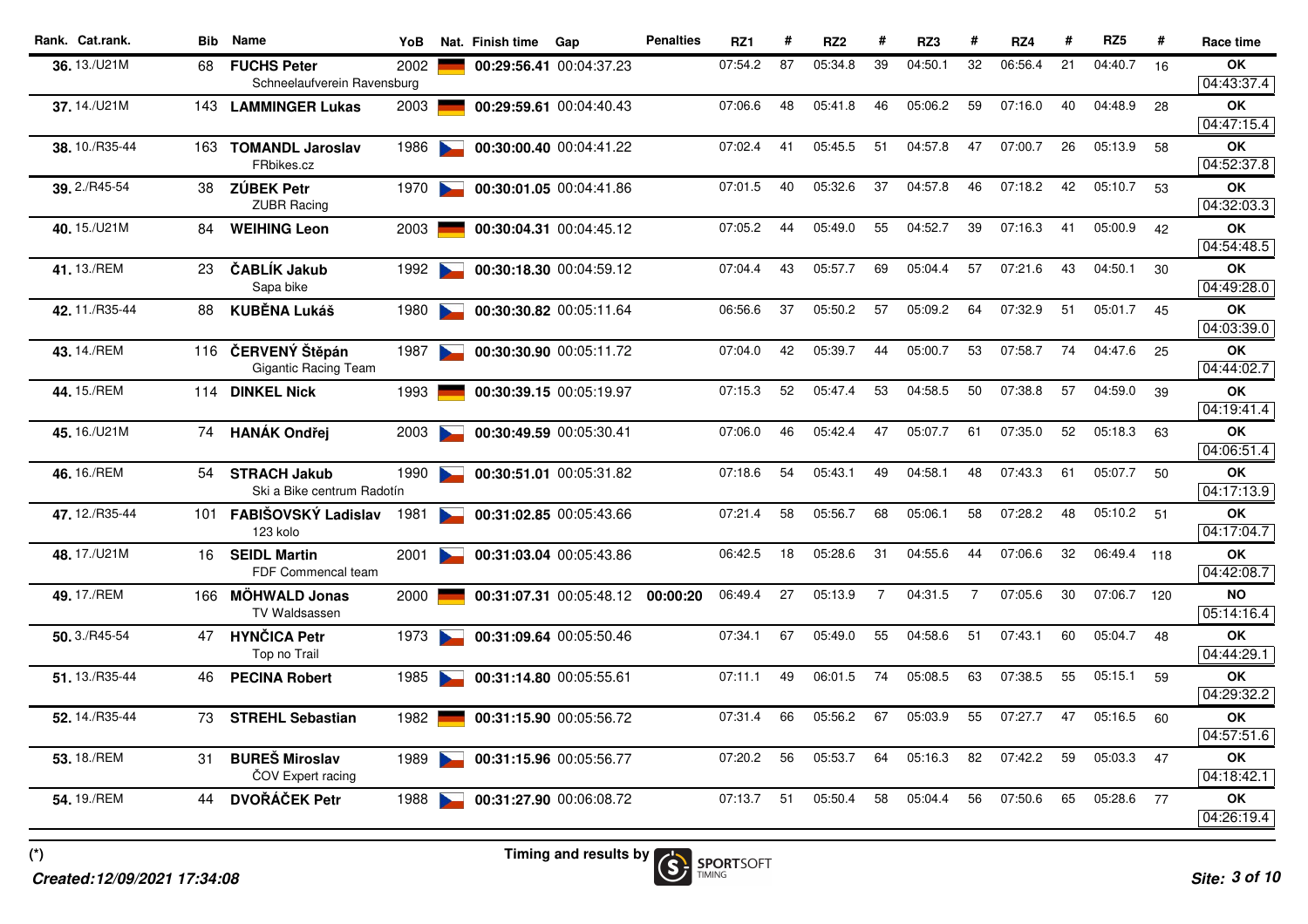| 70<br>06:00.2<br>05:12.4<br>71<br>07:58.2<br>73<br>05:12.1<br>55.18./U21M<br>07:06.2<br>47<br><b>GAŠEK Matouš</b><br>00:31:29.26 00:06:10.08<br>54<br><b>OK</b><br>87<br>2004<br>56, 20./REM<br>07:39.2<br>74<br>05:44.6<br>50<br>04:58.3<br>49<br>07:54.8<br>67<br>05:12.4<br><b>OK</b><br><b>REISENER Fabian</b><br>2000<br>00:31:29.60 00:06:10.42<br>55<br>109<br>04:24:03.6<br>57.21./REM<br>57<br>06:01.0<br>73<br>05:16.1<br>81<br>07:57.0<br>70<br>04:59.8<br>1989<br>00:31:34.85 00:06:15.67<br>07:20.8<br>OK<br>37<br><b>MIKO Ladislav</b><br>40<br>77<br>05:50.4<br>59<br>05:13.4<br>75<br>07:37.4<br>53<br>05:10.5<br><b>OK</b><br>58, 22./REM<br><b>VYKOUPIL Jan</b><br>07:43.2<br>52<br>1992<br>00:31:35.15 00:06:15.97<br>49<br>DAB racing team<br>35<br>09:15.3<br>123<br>05:31.5<br>04:52.7<br>40<br>07:11.5<br>35<br>04:48.7<br>59.23./REM<br><b>LEDECKÝ Michal</b><br>00:31:39.90 00:06:20.71<br>27<br>OK<br>17<br>1990<br><b>Bike Family</b><br>78<br>50<br>05:19.5<br>68<br>06:03.4<br>05:10.5<br>68<br>07:31.0<br>60.24./REM<br><b>JAROŠ Milan</b><br>00:31:40.75 00:06:21.56<br>07:36.2<br>64<br>OK<br>42<br>1994<br>04:23:44.8<br>06:02.8<br>75<br>05:13.3<br>61.25./REM<br>07:29.7<br>63<br>05:10.2<br>67<br>07:48.5<br>64<br><b>OK</b><br><b>VIELHAUER Paul</b><br>56<br>153<br>1999<br>00:31:44.80 00:06:25.61<br>04:47:31.7<br>62.19./U21M<br>JANČA Kryštof<br>07:41.0<br>75<br>06:02.9<br>76<br>05:13.0<br>74<br>07:47.0<br>63<br>05:07.1<br><b>OK</b><br>2004<br>00:31:51.29 00:06:32.11<br>49<br>118<br>04:16:51.5<br>KOLA-BBM.CZ<br>63.2./RZ<br>07:27.3<br>61<br>05:12.9<br>73<br>07:56.9<br>05:24.2<br><b>OK</b><br><b>DRENGUBÁKOVÁ Andre 1990</b><br>00:31:53.11 00:06:33.93<br>61<br>05:51.6<br>69<br>68<br>62<br>N1 TEAM<br>64.20./U21M<br>64<br>05:52.0<br>63<br>05:24.7<br>88<br>08:09.6<br>83<br>05:01.5<br>07:30.3<br><b>OK</b><br>172 DEDERA Jan<br>00:31:58.16 00:06:38.97<br>44<br>2003<br>RIDEKO bike shop<br>81<br>05:54.3<br>65<br>05:06.6<br>60<br>07:45.2<br>05:27.0<br>65.15./R35-44<br>DOBŘECKÝ Pavel<br>07:48.0<br>62<br>72<br><b>OK</b><br>1982<br>00:32:01.32 00:06:42.13<br>53<br>05:36.4<br>05:20.0<br>07:41.0<br>66.26./REM<br>07:37.0<br>69<br>40<br>85<br>58<br>05:31.0<br><b>NO</b><br>132 SVOBODA David<br>1992<br>00:32:05.50 00:06:46.32<br>80<br>00:00:20<br><b>HUBÁČEK Petr</b><br>67.16./R35-44<br>07:37.3<br>70<br>05:55.9<br>66<br>05:09.5<br>65<br>07:37.7<br>54<br>05:48.2 91<br>OK<br>00:32:08.91 00:06:49.73<br>55<br>1984<br><b>Contract Contract Contract</b><br>80<br>06:05.6<br>82<br>05:23.5<br>07:51.9<br>05:29.9<br>68.27./REM<br>07:46.7<br>87<br>66<br>78<br><b>OK</b><br>156 SIMAN Peter<br>1988<br>00:32:37.69 00:07:18.51<br>MONDRAKER ENDURO TEAM<br>06:07.7<br>05:21.9<br>07:54.8<br>88<br>86<br>05:10.0<br>66<br>08:05.4<br>79<br><b>OK</b><br>69.17./R35-44<br><b>KYKAL Petr</b><br>1985<br>00:32:40.01 00:07:20.82<br>65<br>98<br>YETI wonderfullbikes.cz<br>05:52.7<br>06:04.2<br>79<br>07:38.7<br>56<br>OK<br>70.18./R35-44<br>1985<br>07:58.0<br>90<br>05:11.6<br>70<br>94<br>57<br><b>OTTO Martin</b><br>00:32:45.45 00:07:26.26<br>71<br>06:09.5<br>89<br>05:27.7<br>94<br>08:17.9<br>89<br>05:17.7<br>71.3./RZ<br>1998<br>07:37.6<br><b>OK</b><br><b>HAVLICKÁ Kristýna</b><br>00:32:50.61 00:07:31.43<br>62<br>96<br><b>Contract Contract Contract</b><br>Rock Machine Cyklomax enduro team<br>72.19./R35-44<br>07:44.5<br>78<br>06:04.6<br>80<br>05:30.2<br>100<br>08:08.3<br>82<br>05:28.0 74<br><b>GRABMÜLLER Jan</b><br><b>OK</b><br>1981<br>00:32:55.75 00:07:36.56<br>104<br>$\sim$<br><b>Bikefactory Strakonice</b><br>06:06.0<br>83<br>05:13.6<br>76<br>08:05.1<br>78<br>06:07.8 101<br>OK<br>73.4./R45-54<br>07:24.6<br>60<br><b>KUBICA David</b><br>1970<br>00:32:57.25 00:07:38.06<br>77<br><b>Contract Contract Contract</b><br><b>TrosKos Palava</b> | Rank. Cat.rank. | <b>Bib</b> Name | YoB | Nat. Finish time | Gap | <b>Penalties</b> | RZ1 | # | RZ <sub>2</sub> | # | RZ3 | Н | RZ4 | # | RZ <sub>5</sub> | # | Race time  |
|-----------------------------------------------------------------------------------------------------------------------------------------------------------------------------------------------------------------------------------------------------------------------------------------------------------------------------------------------------------------------------------------------------------------------------------------------------------------------------------------------------------------------------------------------------------------------------------------------------------------------------------------------------------------------------------------------------------------------------------------------------------------------------------------------------------------------------------------------------------------------------------------------------------------------------------------------------------------------------------------------------------------------------------------------------------------------------------------------------------------------------------------------------------------------------------------------------------------------------------------------------------------------------------------------------------------------------------------------------------------------------------------------------------------------------------------------------------------------------------------------------------------------------------------------------------------------------------------------------------------------------------------------------------------------------------------------------------------------------------------------------------------------------------------------------------------------------------------------------------------------------------------------------------------------------------------------------------------------------------------------------------------------------------------------------------------------------------------------------------------------------------------------------------------------------------------------------------------------------------------------------------------------------------------------------------------------------------------------------------------------------------------------------------------------------------------------------------------------------------------------------------------------------------------------------------------------------------------------------------------------------------------------------------------------------------------------------------------------------------------------------------------------------------------------------------------------------------------------------------------------------------------------------------------------------------------------------------------------------------------------------------------------------------------------------------------------------------------------------------------------------------------------------------------------------------------------------------------------------------------------------------------------------------------------------------------------------------------------------------------------------------------------------------------------------------------------------------------------------------------------------------------------------------------------------------------------------------------------------------------------------------------------------------------------------------------------------------------------------------------------------------------------------------------------------------------------------------------------------------------|-----------------|-----------------|-----|------------------|-----|------------------|-----|---|-----------------|---|-----|---|-----|---|-----------------|---|------------|
|                                                                                                                                                                                                                                                                                                                                                                                                                                                                                                                                                                                                                                                                                                                                                                                                                                                                                                                                                                                                                                                                                                                                                                                                                                                                                                                                                                                                                                                                                                                                                                                                                                                                                                                                                                                                                                                                                                                                                                                                                                                                                                                                                                                                                                                                                                                                                                                                                                                                                                                                                                                                                                                                                                                                                                                                                                                                                                                                                                                                                                                                                                                                                                                                                                                                                                                                                                                                                                                                                                                                                                                                                                                                                                                                                                                                                                                                 |                 |                 |     |                  |     |                  |     |   |                 |   |     |   |     |   |                 |   |            |
|                                                                                                                                                                                                                                                                                                                                                                                                                                                                                                                                                                                                                                                                                                                                                                                                                                                                                                                                                                                                                                                                                                                                                                                                                                                                                                                                                                                                                                                                                                                                                                                                                                                                                                                                                                                                                                                                                                                                                                                                                                                                                                                                                                                                                                                                                                                                                                                                                                                                                                                                                                                                                                                                                                                                                                                                                                                                                                                                                                                                                                                                                                                                                                                                                                                                                                                                                                                                                                                                                                                                                                                                                                                                                                                                                                                                                                                                 |                 |                 |     |                  |     |                  |     |   |                 |   |     |   |     |   |                 |   | 04:30:45.8 |
|                                                                                                                                                                                                                                                                                                                                                                                                                                                                                                                                                                                                                                                                                                                                                                                                                                                                                                                                                                                                                                                                                                                                                                                                                                                                                                                                                                                                                                                                                                                                                                                                                                                                                                                                                                                                                                                                                                                                                                                                                                                                                                                                                                                                                                                                                                                                                                                                                                                                                                                                                                                                                                                                                                                                                                                                                                                                                                                                                                                                                                                                                                                                                                                                                                                                                                                                                                                                                                                                                                                                                                                                                                                                                                                                                                                                                                                                 |                 |                 |     |                  |     |                  |     |   |                 |   |     |   |     |   |                 |   |            |
|                                                                                                                                                                                                                                                                                                                                                                                                                                                                                                                                                                                                                                                                                                                                                                                                                                                                                                                                                                                                                                                                                                                                                                                                                                                                                                                                                                                                                                                                                                                                                                                                                                                                                                                                                                                                                                                                                                                                                                                                                                                                                                                                                                                                                                                                                                                                                                                                                                                                                                                                                                                                                                                                                                                                                                                                                                                                                                                                                                                                                                                                                                                                                                                                                                                                                                                                                                                                                                                                                                                                                                                                                                                                                                                                                                                                                                                                 |                 |                 |     |                  |     |                  |     |   |                 |   |     |   |     |   |                 |   |            |
|                                                                                                                                                                                                                                                                                                                                                                                                                                                                                                                                                                                                                                                                                                                                                                                                                                                                                                                                                                                                                                                                                                                                                                                                                                                                                                                                                                                                                                                                                                                                                                                                                                                                                                                                                                                                                                                                                                                                                                                                                                                                                                                                                                                                                                                                                                                                                                                                                                                                                                                                                                                                                                                                                                                                                                                                                                                                                                                                                                                                                                                                                                                                                                                                                                                                                                                                                                                                                                                                                                                                                                                                                                                                                                                                                                                                                                                                 |                 |                 |     |                  |     |                  |     |   |                 |   |     |   |     |   |                 |   | 04:39:08.6 |
|                                                                                                                                                                                                                                                                                                                                                                                                                                                                                                                                                                                                                                                                                                                                                                                                                                                                                                                                                                                                                                                                                                                                                                                                                                                                                                                                                                                                                                                                                                                                                                                                                                                                                                                                                                                                                                                                                                                                                                                                                                                                                                                                                                                                                                                                                                                                                                                                                                                                                                                                                                                                                                                                                                                                                                                                                                                                                                                                                                                                                                                                                                                                                                                                                                                                                                                                                                                                                                                                                                                                                                                                                                                                                                                                                                                                                                                                 |                 |                 |     |                  |     |                  |     |   |                 |   |     |   |     |   |                 |   | 04:46:23.8 |
|                                                                                                                                                                                                                                                                                                                                                                                                                                                                                                                                                                                                                                                                                                                                                                                                                                                                                                                                                                                                                                                                                                                                                                                                                                                                                                                                                                                                                                                                                                                                                                                                                                                                                                                                                                                                                                                                                                                                                                                                                                                                                                                                                                                                                                                                                                                                                                                                                                                                                                                                                                                                                                                                                                                                                                                                                                                                                                                                                                                                                                                                                                                                                                                                                                                                                                                                                                                                                                                                                                                                                                                                                                                                                                                                                                                                                                                                 |                 |                 |     |                  |     |                  |     |   |                 |   |     |   |     |   |                 |   | 04:43:50.4 |
|                                                                                                                                                                                                                                                                                                                                                                                                                                                                                                                                                                                                                                                                                                                                                                                                                                                                                                                                                                                                                                                                                                                                                                                                                                                                                                                                                                                                                                                                                                                                                                                                                                                                                                                                                                                                                                                                                                                                                                                                                                                                                                                                                                                                                                                                                                                                                                                                                                                                                                                                                                                                                                                                                                                                                                                                                                                                                                                                                                                                                                                                                                                                                                                                                                                                                                                                                                                                                                                                                                                                                                                                                                                                                                                                                                                                                                                                 |                 |                 |     |                  |     |                  |     |   |                 |   |     |   |     |   |                 |   |            |
|                                                                                                                                                                                                                                                                                                                                                                                                                                                                                                                                                                                                                                                                                                                                                                                                                                                                                                                                                                                                                                                                                                                                                                                                                                                                                                                                                                                                                                                                                                                                                                                                                                                                                                                                                                                                                                                                                                                                                                                                                                                                                                                                                                                                                                                                                                                                                                                                                                                                                                                                                                                                                                                                                                                                                                                                                                                                                                                                                                                                                                                                                                                                                                                                                                                                                                                                                                                                                                                                                                                                                                                                                                                                                                                                                                                                                                                                 |                 |                 |     |                  |     |                  |     |   |                 |   |     |   |     |   |                 |   |            |
|                                                                                                                                                                                                                                                                                                                                                                                                                                                                                                                                                                                                                                                                                                                                                                                                                                                                                                                                                                                                                                                                                                                                                                                                                                                                                                                                                                                                                                                                                                                                                                                                                                                                                                                                                                                                                                                                                                                                                                                                                                                                                                                                                                                                                                                                                                                                                                                                                                                                                                                                                                                                                                                                                                                                                                                                                                                                                                                                                                                                                                                                                                                                                                                                                                                                                                                                                                                                                                                                                                                                                                                                                                                                                                                                                                                                                                                                 |                 |                 |     |                  |     |                  |     |   |                 |   |     |   |     |   |                 |   |            |
|                                                                                                                                                                                                                                                                                                                                                                                                                                                                                                                                                                                                                                                                                                                                                                                                                                                                                                                                                                                                                                                                                                                                                                                                                                                                                                                                                                                                                                                                                                                                                                                                                                                                                                                                                                                                                                                                                                                                                                                                                                                                                                                                                                                                                                                                                                                                                                                                                                                                                                                                                                                                                                                                                                                                                                                                                                                                                                                                                                                                                                                                                                                                                                                                                                                                                                                                                                                                                                                                                                                                                                                                                                                                                                                                                                                                                                                                 |                 |                 |     |                  |     |                  |     |   |                 |   |     |   |     |   |                 |   | 04:22:39.2 |
|                                                                                                                                                                                                                                                                                                                                                                                                                                                                                                                                                                                                                                                                                                                                                                                                                                                                                                                                                                                                                                                                                                                                                                                                                                                                                                                                                                                                                                                                                                                                                                                                                                                                                                                                                                                                                                                                                                                                                                                                                                                                                                                                                                                                                                                                                                                                                                                                                                                                                                                                                                                                                                                                                                                                                                                                                                                                                                                                                                                                                                                                                                                                                                                                                                                                                                                                                                                                                                                                                                                                                                                                                                                                                                                                                                                                                                                                 |                 |                 |     |                  |     |                  |     |   |                 |   |     |   |     |   |                 |   | 04:38:36.2 |
|                                                                                                                                                                                                                                                                                                                                                                                                                                                                                                                                                                                                                                                                                                                                                                                                                                                                                                                                                                                                                                                                                                                                                                                                                                                                                                                                                                                                                                                                                                                                                                                                                                                                                                                                                                                                                                                                                                                                                                                                                                                                                                                                                                                                                                                                                                                                                                                                                                                                                                                                                                                                                                                                                                                                                                                                                                                                                                                                                                                                                                                                                                                                                                                                                                                                                                                                                                                                                                                                                                                                                                                                                                                                                                                                                                                                                                                                 |                 |                 |     |                  |     |                  |     |   |                 |   |     |   |     |   |                 |   | 04:29:38.6 |
|                                                                                                                                                                                                                                                                                                                                                                                                                                                                                                                                                                                                                                                                                                                                                                                                                                                                                                                                                                                                                                                                                                                                                                                                                                                                                                                                                                                                                                                                                                                                                                                                                                                                                                                                                                                                                                                                                                                                                                                                                                                                                                                                                                                                                                                                                                                                                                                                                                                                                                                                                                                                                                                                                                                                                                                                                                                                                                                                                                                                                                                                                                                                                                                                                                                                                                                                                                                                                                                                                                                                                                                                                                                                                                                                                                                                                                                                 |                 |                 |     |                  |     |                  |     |   |                 |   |     |   |     |   |                 |   | 05:10:07.6 |
|                                                                                                                                                                                                                                                                                                                                                                                                                                                                                                                                                                                                                                                                                                                                                                                                                                                                                                                                                                                                                                                                                                                                                                                                                                                                                                                                                                                                                                                                                                                                                                                                                                                                                                                                                                                                                                                                                                                                                                                                                                                                                                                                                                                                                                                                                                                                                                                                                                                                                                                                                                                                                                                                                                                                                                                                                                                                                                                                                                                                                                                                                                                                                                                                                                                                                                                                                                                                                                                                                                                                                                                                                                                                                                                                                                                                                                                                 |                 |                 |     |                  |     |                  |     |   |                 |   |     |   |     |   |                 |   | 04:52:19.4 |
|                                                                                                                                                                                                                                                                                                                                                                                                                                                                                                                                                                                                                                                                                                                                                                                                                                                                                                                                                                                                                                                                                                                                                                                                                                                                                                                                                                                                                                                                                                                                                                                                                                                                                                                                                                                                                                                                                                                                                                                                                                                                                                                                                                                                                                                                                                                                                                                                                                                                                                                                                                                                                                                                                                                                                                                                                                                                                                                                                                                                                                                                                                                                                                                                                                                                                                                                                                                                                                                                                                                                                                                                                                                                                                                                                                                                                                                                 |                 |                 |     |                  |     |                  |     |   |                 |   |     |   |     |   |                 |   | 04:52:20.7 |
|                                                                                                                                                                                                                                                                                                                                                                                                                                                                                                                                                                                                                                                                                                                                                                                                                                                                                                                                                                                                                                                                                                                                                                                                                                                                                                                                                                                                                                                                                                                                                                                                                                                                                                                                                                                                                                                                                                                                                                                                                                                                                                                                                                                                                                                                                                                                                                                                                                                                                                                                                                                                                                                                                                                                                                                                                                                                                                                                                                                                                                                                                                                                                                                                                                                                                                                                                                                                                                                                                                                                                                                                                                                                                                                                                                                                                                                                 |                 |                 |     |                  |     |                  |     |   |                 |   |     |   |     |   |                 |   | 04:45:09.0 |
|                                                                                                                                                                                                                                                                                                                                                                                                                                                                                                                                                                                                                                                                                                                                                                                                                                                                                                                                                                                                                                                                                                                                                                                                                                                                                                                                                                                                                                                                                                                                                                                                                                                                                                                                                                                                                                                                                                                                                                                                                                                                                                                                                                                                                                                                                                                                                                                                                                                                                                                                                                                                                                                                                                                                                                                                                                                                                                                                                                                                                                                                                                                                                                                                                                                                                                                                                                                                                                                                                                                                                                                                                                                                                                                                                                                                                                                                 |                 |                 |     |                  |     |                  |     |   |                 |   |     |   |     |   |                 |   | 04:22:16.2 |
|                                                                                                                                                                                                                                                                                                                                                                                                                                                                                                                                                                                                                                                                                                                                                                                                                                                                                                                                                                                                                                                                                                                                                                                                                                                                                                                                                                                                                                                                                                                                                                                                                                                                                                                                                                                                                                                                                                                                                                                                                                                                                                                                                                                                                                                                                                                                                                                                                                                                                                                                                                                                                                                                                                                                                                                                                                                                                                                                                                                                                                                                                                                                                                                                                                                                                                                                                                                                                                                                                                                                                                                                                                                                                                                                                                                                                                                                 |                 |                 |     |                  |     |                  |     |   |                 |   |     |   |     |   |                 |   | 04:48:33.3 |
|                                                                                                                                                                                                                                                                                                                                                                                                                                                                                                                                                                                                                                                                                                                                                                                                                                                                                                                                                                                                                                                                                                                                                                                                                                                                                                                                                                                                                                                                                                                                                                                                                                                                                                                                                                                                                                                                                                                                                                                                                                                                                                                                                                                                                                                                                                                                                                                                                                                                                                                                                                                                                                                                                                                                                                                                                                                                                                                                                                                                                                                                                                                                                                                                                                                                                                                                                                                                                                                                                                                                                                                                                                                                                                                                                                                                                                                                 |                 |                 |     |                  |     |                  |     |   |                 |   |     |   |     |   |                 |   | 04:38:54.4 |
|                                                                                                                                                                                                                                                                                                                                                                                                                                                                                                                                                                                                                                                                                                                                                                                                                                                                                                                                                                                                                                                                                                                                                                                                                                                                                                                                                                                                                                                                                                                                                                                                                                                                                                                                                                                                                                                                                                                                                                                                                                                                                                                                                                                                                                                                                                                                                                                                                                                                                                                                                                                                                                                                                                                                                                                                                                                                                                                                                                                                                                                                                                                                                                                                                                                                                                                                                                                                                                                                                                                                                                                                                                                                                                                                                                                                                                                                 |                 |                 |     |                  |     |                  |     |   |                 |   |     |   |     |   |                 |   | 04:54:53.7 |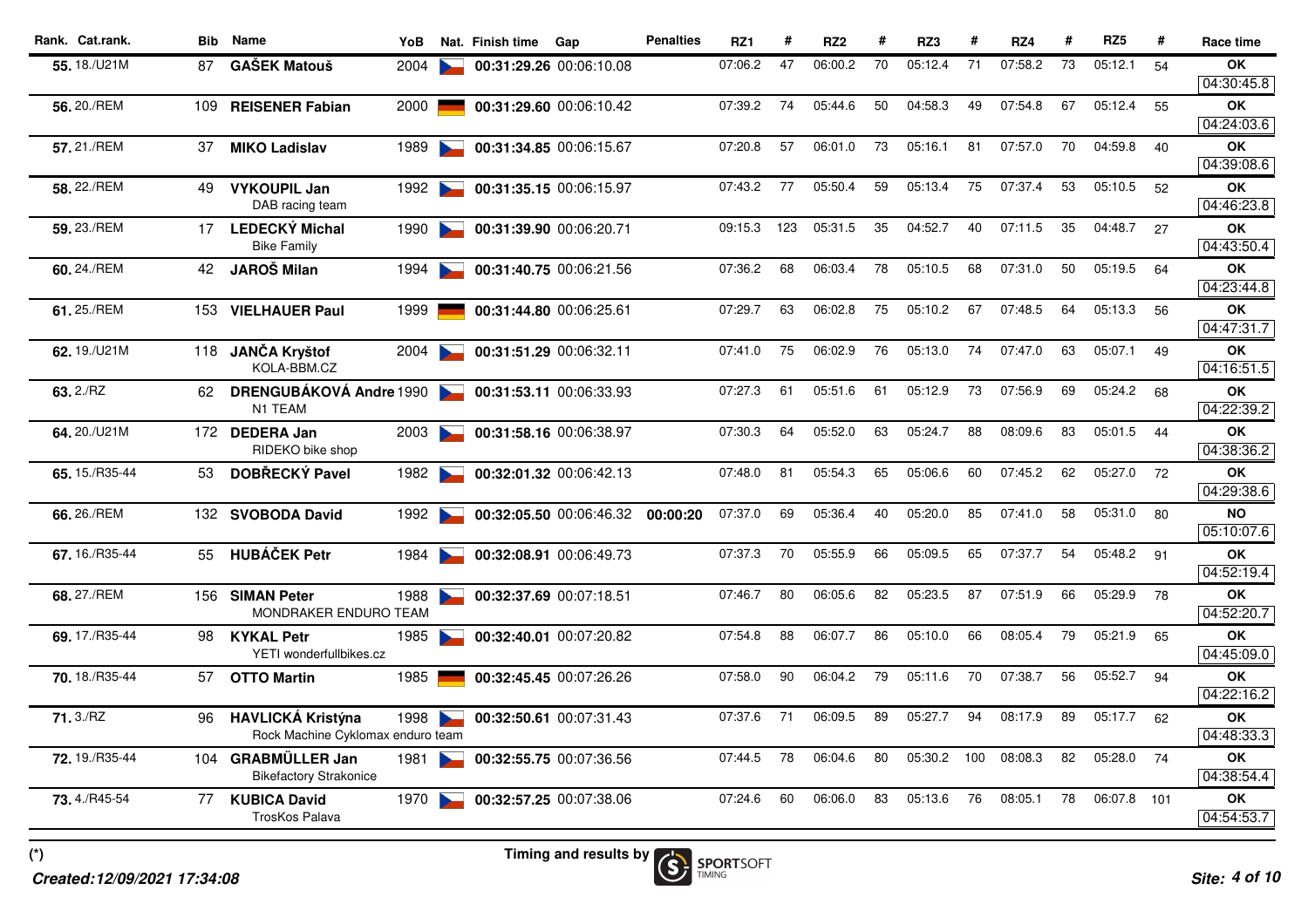|                |     |                                                      |      |                                   | Nat. Finish time | Gap                     | <b>Penalties</b> | RZ1     | #   | RZ <sub>2</sub> | #   | RZ3     |     | RZ4     | #   | RZ <sub>5</sub> | #   | Race time               |
|----------------|-----|------------------------------------------------------|------|-----------------------------------|------------------|-------------------------|------------------|---------|-----|-----------------|-----|---------|-----|---------|-----|-----------------|-----|-------------------------|
| 74.4./RZ       | 60  | <b>NESTLEROVA Fejola Ste 1985</b>                    |      |                                   |                  | 00:32:59.05 00:07:39.86 |                  | 08:02.8 | 94  | 06:16.5         | 100 | 05:13.9 | 77  | 08:01.2 | 76  | 05:24.4         | 69  | OK<br>04:13:35.8        |
| 75, 20./R35-44 | 71  | <b>KREJSA Martin</b><br><b>RENOVAK-KUS Sopotnice</b> | 1980 | <b>Participation</b>              |                  | 00:33:03.51 00:07:44.33 |                  | 07:21.7 | 59  | 06:14.7         | 98  | 05:14.3 | 79  | 07:55.7 | 68  | 06:16.9 104     |     | OK<br>04:17:56.6        |
| 76.1./R55+     | 72. | <b>KRSEK Martin</b><br><b>MONDRAKER ENDURO TEAM</b>  | 1966 |                                   |                  | 00:33:08.85 00:07:49.67 |                  | 07:49.7 | 83  | 06:07.0         | 84  | 05:21.3 | 86  | 08:26.8 | 94  | 05:23.8         | 67  | <b>OK</b><br>04:29:31.7 |
| 77.21./R35-44  |     | 107 KRAJNAK David<br>Bike Team Hydraulickej Pi*us    | 1983 | $\sim$                            |                  | 00:33:11.41 00:07:52.23 |                  | 07:44.7 | 79  | 06:13.0         | 95  | 05:30.1 | 99  | 08:06.6 | 80  | 05:36.8         | 84  | OK<br>04:50:30.1        |
| 78.28./REM     | 51  | <b>KOREL Ondřej</b><br>HARDSPORT.CZ                  | 1991 |                                   |                  | 00:33:12.29 00:07:53.11 |                  | 07:31.3 | 65  | 05:51.8         | 62  | 05:08.1 | 62  | 08:45.6 | 107 | 05:55.2         | 97  | <b>OK</b><br>04:34:12.1 |
| 79.29./REM     | 52  | MUŽÍK Jakub<br>MONDRAKER ENDURO TEAM                 | 1993 | <b>By Line</b>                    |                  | 00:33:17.66 00:07:58.48 |                  | 07:50.6 | 85  | 06:00.6         | 71  | 05:11.0 | 69  | 08:36.8 | 101 | 05:38.6         | 85  | OK<br>04:36:18.7        |
| 80.21./U21M    |     | 155 LENK Hannes<br><b>RSV Aue</b>                    | 2001 |                                   |                  | 00:33:20.60 00:08:01.42 |                  | 08:07.5 | 96  | 06:12.5         | 94  | 05:28.5 | 96  | 07:57.6 | 72  | 05:34.3         | 81  | OK<br>04:29:56.7        |
| 81.22./R35-44  | 64  | <b>SRÁMEK Jan</b><br>BMX-MTB-CREW                    | 1978 | <b>Contract Contract Contract</b> |                  | 00:33:22.60 00:08:03.42 |                  | 07:59.0 | 91  | 06:04.7         | 81  | 05:19.4 | 83  | 08:32.6 | 99  | 05:26.6         | 71  | <b>OK</b><br>04:36:25.9 |
| 82, 30./REM    | 63  | <b>VONDRÁK David</b>                                 | 1991 |                                   |                  | 00:33:24.36 00:08:05.17 |                  | 08:02.7 | 93  | 06:19.0         | 103 | 05:20.0 | 84  | 08:07.6 | 81  | 05:34.9         | 82  | OK<br>04:32:35.9        |
| $83.2/RS5+$    | 65  | <b>SZEP Milan</b><br><b>BIKESTRIKE.COM</b>           | 1966 |                                   |                  | 00:33:31.34 00:08:12.16 |                  | 07:39.0 | 73  | 06:49.8         | 119 | 05:29.7 | 97  | 08:02.3 | 77  | 05:30.2         | 79  | <b>OK</b><br>04:47:02.2 |
| 84.5./RZ       |     | 117 BALÍKOVÁ Pavla<br>Trek Staněk Sport              | 1988 |                                   |                  | 00:33:43.54 00:08:24.36 |                  | 07:41.2 | 76  | 06:17.2         | 101 | 05:33.7 | 104 | 08:28.5 | 96  | 05:42.7         | 88  | <b>OK</b><br>04:38:00.4 |
| 85.23./R35-44  | 159 | ŠŤASTNÝ Martin<br>Norco Bicycles                     | 1980 |                                   |                  | 00:33:46.19 00:08:27.01 |                  | 08:20.5 | 104 | 06:16.5         | 99  | 05:28.1 | 95  | 08:13.0 | 87  | 05:28.0         | 74  | OK<br>04:46:02.3        |
| 86.31./REM     | 76  | <b>BARTOŠEK Lukáš</b><br>MONDRAKER ENDURO TEAM       | 1988 |                                   |                  | 00:33:48.66 00:08:29.48 |                  | 07:55.7 | 89  | 06:08.3         | 88  | 05:41.1 | 109 | 08:38.7 | 104 | 05:24.7         | 70  | <b>OK</b><br>04:44:34.2 |
| 87.32./REM     | 171 | ÖTTL Stefan                                          | 1998 |                                   |                  | 00:33:54.44 00:08:35.25 | 00:00:40         | 08:02.9 | 95  | 06:12.3         | 92  | 05:12.7 | 72  | 08:17.9 | 90  | 05:28.4         | 76  | <b>NO</b><br>05:20:10.9 |
| 88.33./REM     | 79  | <b>REJCHA Václav</b><br>Sport Team Nýrsko            | 1996 |                                   |                  | 00:33:55.13 00:08:35.95 |                  | 08:25.0 | 106 | 06:03.4         | 77  | 05:32.1 | 101 | 08:18.3 | 91  | 05:36.1         | 83  | OK<br>04:53:06.3        |
| 89.24./R35-44  | 75  | ZÁPOTOCKÝ Jakub                                      | 1984 |                                   |                  | 00:33:56.06 00:08:36.88 |                  | 08:00.6 | 92  | 06:13.7         | 96  | 05:14.1 | 78  | 08:09.9 | 85  | 06:17.7         | 105 | <b>OK</b><br>04:54:40.0 |
| 90.34./REM     |     | 176 PALEČEK Daniel<br>NOPOOR OREMNTS                 | 1993 | <b>Contract Contract Contract</b> |                  | 00:34:06.71 00:08:47.52 |                  | 08:12.8 | 101 | 06:10.2         | 90  | 05:27.4 | 93  | 08:27.5 | 95  | 05:48.7         | 92  | OK<br>04:33:47.4        |
| 91.5./R45-54   | 66  | RŮŽIČKA Tomáš<br>Hells boys                          | 1973 |                                   |                  | 00:34:10.00 00:08:50.82 |                  | 08:34.6 | 112 | 06:07.1         | 85  | 05:15.1 | 80  | 08:32.4 | 98  | 05:40.6         | 86  | <b>OK</b><br>04:46:04.1 |
| 92.22./U21M    | 94  | POLÁK Jáchym<br>Hobby Factory Racing Team            | 2003 |                                   |                  | 00:34:23.30 00:09:04.12 |                  | 08:10.7 | 99  | 06:14.1         | 97  | 05:45.7 | 116 | 08:09.6 | 84  | 06:02.9         | 100 | OK<br>04:53:12.8        |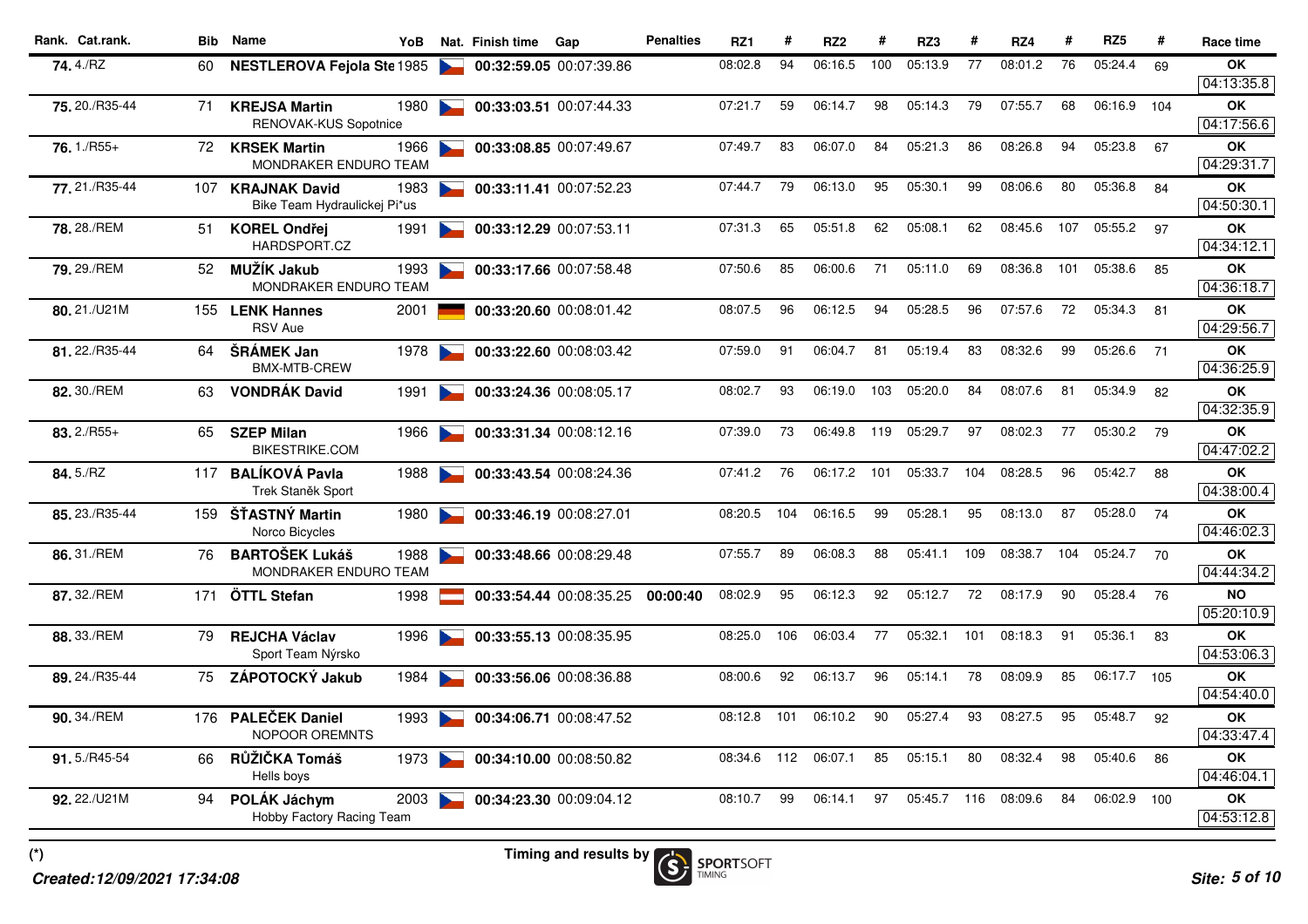| Rank. Cat.rank.     |     | <b>Bib</b> Name                           | YoB  |                                   | Nat. Finish time | Gap                     | <b>Penalties</b> | RZ1     | #   | RZ <sub>2</sub> | #   | RZ3     | #   | RZ4     | #   | RZ <sub>5</sub> | #              | Race time               |
|---------------------|-----|-------------------------------------------|------|-----------------------------------|------------------|-------------------------|------------------|---------|-----|-----------------|-----|---------|-----|---------|-----|-----------------|----------------|-------------------------|
| 93.6./R45-54        | 103 | <b>BRONČEK Petr</b>                       | 1976 |                                   |                  | 00:34:27.81 00:09:08.62 |                  | 08:35.4 | 113 | 06:17.4         | 102 | 05:29.7 | 97  | 08:37.9 | 102 | 05:27.2         | 73             | OK                      |
|                     |     |                                           |      |                                   |                  |                         |                  |         |     |                 |     |         |     |         |     |                 |                | 04:38:07.9              |
| 94.35./REM          | 91  | <b>PŮTA Filip</b>                         | 1997 | $\sim$                            |                  | 00:34:30.20 00:09:11.01 |                  | 07:48.7 | 82  | 06:08.0         | 87  | 05:36.8 | 108 | 08:10.6 | 86  | 06:45.9 116     |                | OK                      |
|                     |     | Satanbikers Žihle                         |      |                                   |                  |                         |                  |         |     |                 |     |         |     |         |     |                 |                | 04:16:26.1              |
| 95.36./REM          | 21  | <b>KORYŤÁK Milan</b><br>Sport Team Nýrsko | 1999 |                                   |                  | 00:34:30.81 00:09:11.63 |                  | 12:45.0 | 131 | 05:22.8         | 20  | 04:38.6 | 15  | 07:12.4 | 38  | 04:31.9         | $\overline{7}$ | <b>OK</b><br>04:38:00.5 |
| 96.37./REM          | 138 | <b>RUCKSTÄDTER Julian</b>                 | 1998 |                                   |                  | 00:34:34.90 00:09:15.72 |                  | 08:10.2 | 97  | 06:30.2         | 112 | 05:48.9 | 117 | 08:43.4 | 105 | 05:22.0         | 66             | OK                      |
|                     |     |                                           |      |                                   |                  |                         |                  |         |     |                 |     |         |     |         |     |                 |                | 04:30:01.1              |
| 97.25./R35-44       | 99  | <b>MAREŠ Matěj</b>                        | 1977 |                                   |                  | 00:34:41.09 00:09:21.91 |                  | 07:39.0 | 72  | 06:19.1         | 104 | 05:27.2 | 92  | 08:51.3 | 108 | 06:24.2 110     |                | OK                      |
|                     |     | Mates enduroBIKE                          |      |                                   |                  |                         |                  |         |     |                 |     |         |     |         |     |                 |                | 04:44:25.3              |
| 98, 38./REM         | 179 | <b>IKONOMIDIS Daniel</b>                  | 1994 | $\sim$                            |                  | 00:34:46.95 00:09:27.77 |                  | 08:29.0 | 110 | 06:26.9         | 110 | 05:36.2 | 106 | 08:33.6 | 100 | 05:41.1         | 87             | OK                      |
|                     |     | <b>Commencal FDF Team</b>                 |      |                                   |                  |                         |                  |         |     |                 |     |         |     |         |     |                 |                | 04:35:56.2              |
| 99.39./REM          |     | 106 KUBITA Jakub                          | 1996 |                                   |                  | 00:34:51.74 00:09:32.55 |                  | 08:11.4 | 100 | 06:37.9         | 114 | 05:42.5 | 111 | 08:24.6 | 92  | 05:55.1         | 96             | OK                      |
|                     |     | Bowdeny Zla!                              |      |                                   |                  |                         |                  |         |     |                 |     |         |     |         |     |                 |                | 04:26:56.7              |
| 100.26./R35-44      | 131 | <b>STREHL Jan-Phillip</b>                 | 1984 |                                   |                  | 00:35:09.22 00:09:50.04 |                  | 08:25.0 | 107 | 06:39.3         | 116 | 05:33.2 | 103 | 08:37.9 | 103 | 05:53.7         | 95             | OK<br>04:55:31.4        |
| 101.27./R35-44      |     | 168 RUZICKA Slavek                        | 1982 |                                   |                  | 00:35:12.76 00:09:53.58 |                  | 09:14.8 | 122 | 06:00.9         | 72  | 05:27.1 | 90  | 07:59.9 | 75  | 06:30.0 114     |                | <b>NO</b>               |
|                     |     |                                           |      |                                   |                  |                         |                  |         |     |                 |     |         |     |         |     |                 |                | 05:04:29.4              |
| 102.6./RZ           |     | 174 LIŠKOVÁ Simona                        | 1977 |                                   |                  | 00:35:14.19 00:09:55.01 |                  | 08:30.5 | 111 | 06:26.7         | 109 | 05:26.4 | 89  | 08:31.8 | 97  | 06:18.6         | 107            | OK                      |
|                     |     |                                           |      |                                   |                  |                         |                  |         |     |                 |     |         |     |         |     |                 |                | 04:52:51.9              |
| 103.40./REM         | 97  | <b>KRATOCHVÍL Václav</b>                  | 1994 |                                   |                  | 00:35:18.23 00:09:59.05 |                  | 07:50.2 | 84  | 06:12.4         | 93  | 07:45.0 | 127 | 08:13.6 | 88  | 05:16.7         | 61             | <b>OK</b>               |
|                     |     |                                           |      |                                   |                  |                         |                  |         |     |                 |     |         |     |         |     |                 |                | 04:49:28.9              |
| 104.28./R35-44      | 111 | <b>DURCHÁNEK Martin</b>                   | 1985 |                                   |                  | 00:35:18.59 00:09:59.41 |                  | 08:43.3 | 116 | 06:20.5         | 105 | 05:27.1 | 91  | 09:00.8 | 111 | 05:46.6         | 90             | <b>OK</b>               |
|                     |     | <b>MONDRAKER ENDURO TEAM</b>              |      |                                   |                  |                         |                  |         |     |                 |     |         |     |         |     |                 |                | 04:21:48.9              |
| 105.7./R45-54       | 70. | <b>HANÁK Petr</b><br>Haven Team           | 1974 |                                   |                  | 00:35:28.34 00:10:09.16 |                  | 08:36.8 | 114 | 06:22.7         | 106 | 05:32.6 | 102 | 08:43.9 | 106 | 06:12.0         | 102            | OK<br>04:07:41.7        |
| 106.29./R35-44      |     | 125 VLAS Lukáš                            | 1986 |                                   |                  | 00:35:48.09 00:10:28.91 |                  | 08:27.4 | 109 | 06:39.6         | 117 | 05:41.5 | 110 | 09:06.9 | 112 | 05:52.5         | 93             | OK                      |
|                     |     | CompoTech Plus Sušice                     |      |                                   |                  |                         |                  |         |     |                 |     |         |     |         |     |                 |                | 04:52:37.9              |
| 107.41./REM         |     | 154 VÁCLAV Filip                          | 1991 |                                   |                  | 00:36:02.95 00:10:43.77 |                  | 08:12.8 | 101 | 06:22.8         | 107 | 05:36.4 | 107 | 09:08.1 | 113 | 06:42.7 115     |                | OK                      |
|                     |     |                                           |      |                                   |                  |                         |                  |         |     |                 |     |         |     |         |     |                 |                | 04:56:45.3              |
| <b>108.</b> 42./REM | 100 | PIVOŇKA Josef                             | 1987 |                                   |                  | 00:36:14.28 00:10:55.10 |                  | 09:25.0 | 124 | 06:10.9         | 91  | 05:45.0 | 115 | 08:26.1 | 93  | 06:27.1 113     |                | OK                      |
|                     |     |                                           |      |                                   |                  |                         |                  |         |     |                 |     |         |     |         |     |                 |                | 04:21:40.8              |
| 109.43./REM         |     | 115 FILIP Jan                             | 1989 | $\sim$                            |                  | 00:36:21.76 00:11:02.58 |                  | 08:50.5 | 118 | 06:23.3         | 108 | 05:42.9 | 112 | 09:00.4 | 110 | 06:24.6 111     |                | OK                      |
|                     |     |                                           |      |                                   |                  |                         |                  |         |     |                 |     |         |     |         |     |                 |                | 04:54:33.6              |
| 110.30./R35-44      | 169 | JIRUŠKA Jan<br>Joker DC                   | 1984 |                                   |                  | 00:36:29.94 00:11:10.76 |                  | 08:42.6 | 115 | 06:29.5         | 111 | 05:35.3 | 105 | 09:40.8 | 117 | 06:01.5         | -99            | OK<br>04:16:12.7        |
| 111.31./R35-44      |     | 157 KOVÁŘ Marek                           | 1977 | <b>Contract Contract Contract</b> |                  | 00:36:44.36 00:11:25.17 |                  | 08:18.7 | 103 | 06:41.0         | 118 | 05:43.9 | 114 | 08:57.2 | 109 | 07:03.4 119     |                | OK                      |
|                     |     | Koko-Saalbach Niggaz                      |      |                                   |                  |                         |                  |         |     |                 |     |         |     |         |     |                 |                | 04:57:38.1              |
|                     |     |                                           |      |                                   |                  |                         |                  |         |     |                 |     |         |     |         |     |                 |                |                         |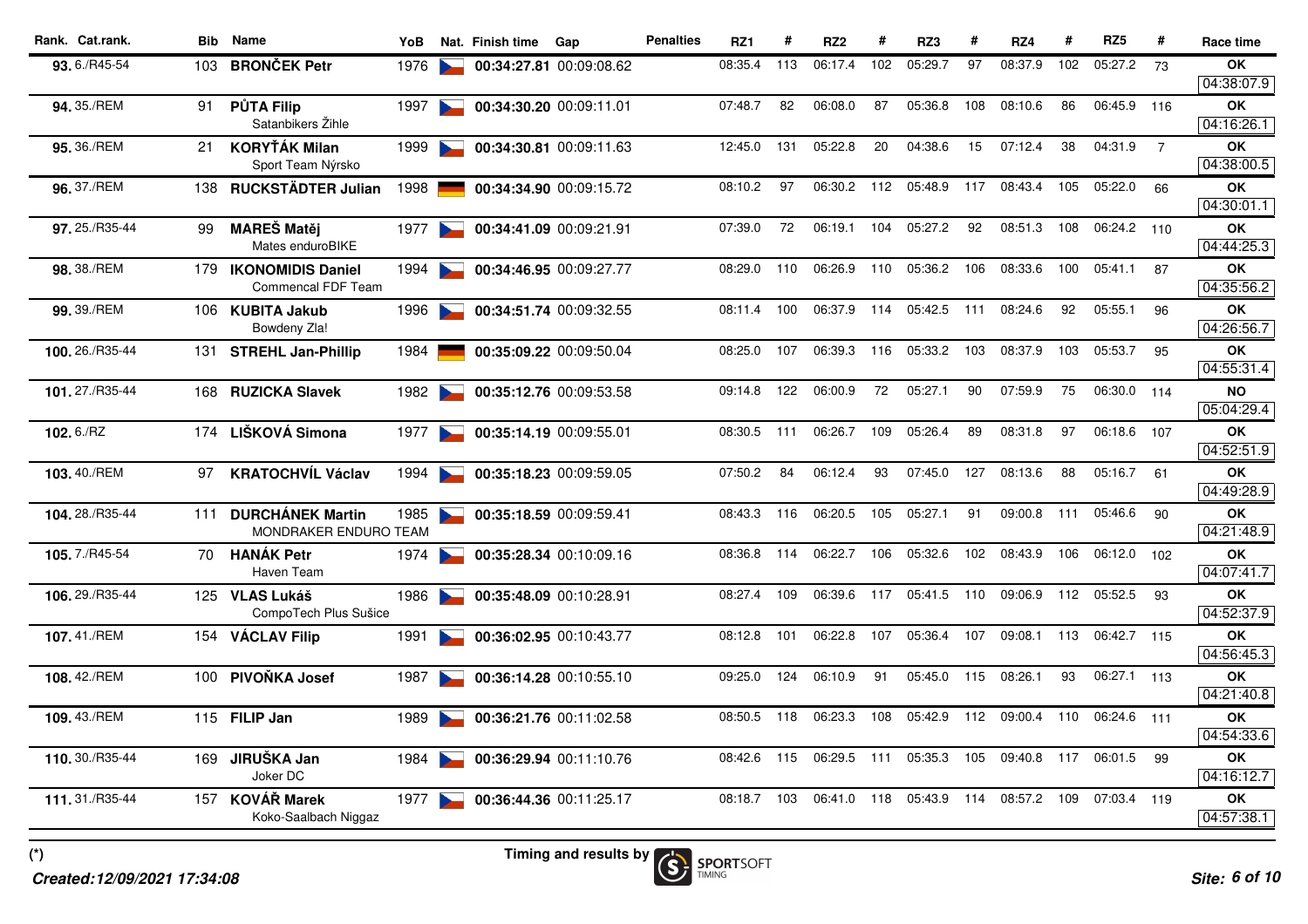| Rank. Cat.rank. |     | <b>Bib</b> Name                                | YoB  |                                   | Nat. Finish time | Gap                     | <b>Penalties</b> | RZ1     | #              | RZ <sub>2</sub> | #   | RZ3         | #   | RZ4                                 | #   | RZ <sub>5</sub> | #   | Race time               |
|-----------------|-----|------------------------------------------------|------|-----------------------------------|------------------|-------------------------|------------------|---------|----------------|-----------------|-----|-------------|-----|-------------------------------------|-----|-----------------|-----|-------------------------|
| 112, 32./R35-44 |     | 180 HAJNÝ Martin<br><b>MTBS.cz Racing Team</b> | 1986 |                                   |                  | 00:37:08.86 00:11:49.67 |                  | 08:47.3 | 117            | 06:50.5         | 121 | 06:01.3     | 121 | 09:45.4                             | 118 | 05:44.2         | 89  | OK<br>04:15:12.6        |
| 113.7./RZ       |     | 122 RICHTEROVÁ Jana                            | 2001 |                                   |                  | 00:37:10.51 00:11:51.33 |                  | 08:10.6 | 98             | 06:33.8         | 113 | 06:08.1     | 122 | 09:59.9                             | 119 | 06:18.0         | 106 | <b>OK</b>               |
|                 |     | KOLA-BBM.CZ                                    |      |                                   |                  |                         |                  |         |                |                 |     |             |     |                                     |     |                 |     | 04:23:04.0              |
| 114.33./R35-44  |     | 178 HÁJÍČEK Štěpán                             | 1980 |                                   |                  | 00:37:13.41 00:11:54.22 |                  | 09:10.1 | 121            | 06:54.5         | 124 | 05:59.2     | 120 | 09:09.0                             | 114 | 06:00.5         | 98  | OK                      |
|                 |     | BikeAndRide.cz                                 |      |                                   |                  |                         |                  |         |                |                 |     |             |     |                                     |     |                 |     | 04:16:09.9              |
| 115.34./R35-44  |     | 124 LIŠKA Martin<br>HAVEN.CZ                   | 1984 |                                   |                  | 00:37:39.59 00:12:20.41 |                  | 09:30.0 | 126            | 06:51.7 122     |     |             |     | 05:50.9 118 09:12.3 115 06:14.4 103 |     |                 |     | OK<br>04:58:10.7        |
| 116.44./REM     |     | 158 STELZER Lukas                              | 1994 |                                   |                  | 00:38:08.06 00:12:48.88 |                  | 09:32.0 | 127            | 06:53.8         | 123 | 05:51.6     | 119 | 09:26.3                             | 116 | 06:24.1         | 109 | OK                      |
|                 |     | Vielsackantrieb                                |      |                                   |                  |                         |                  |         |                |                 |     |             |     |                                     |     |                 |     | 04:31:40.8              |
| 117.8./RZ       |     | 152 JOHANÍKOVÁ Monika                          | 1986 |                                   |                  | 00:39:45.22 00:14:26.03 | 00:00:20         | 09:00.8 | 119            | 06:50.1         | 120 | 06:31.4     | 125 | 10:15.1                             | 121 | 06:47.8 117     |     | <b>NO</b><br>05:10:45.0 |
| 118.35./R35-44  |     | 137 URBANEK Lukas                              | 1977 |                                   |                  | 00:39:47.86 00:14:28.67 |                  | 10:06.7 | 128            | 06:55.1         | 125 | 06:09.2     | 123 | 10:15.1                             | 120 | 06:21.6 108     |     | OK                      |
|                 |     |                                                |      |                                   |                  |                         |                  |         |                |                 |     |             |     |                                     |     |                 |     | 04:36:22.9              |
| 119.36./R35-44  |     | 149 PALA Marcin                                | 1983 |                                   |                  | 00:40:05.25 00:14:46.07 |                  | 09:25.1 | 125            | 07:17.8         | 126 |             |     | 06:21.2 124 10:34.2                 | 123 | 06:26.7 112     |     | OK                      |
|                 |     |                                                |      |                                   |                  |                         |                  |         |                |                 |     |             |     |                                     |     |                 |     | 04:50:51.7              |
| 120.45./REM     |     | 82 HLŮŽE Sebastian<br><b>Trailer Park Boys</b> | 1992 |                                   |                  | 00:40:39.45 00:15:20.26 |                  | 06:50.2 | 29             | 05:30.4         | 34  | 05:00.5     | 52  | 18:17.1                             | 125 | 05:01.1         | 43  | <b>NO START</b>         |
| 121.37./R35-44  |     | 146 KARAFFA Matúš                              | 1985 | <b>Participation</b>              |                  | 00:42:05.35 00:16:46.17 |                  | 10:10.8 | 129            | 07:19.1         | 127 | 06:47.0     | 126 | 10:26.0                             | 122 | 07:22.3         | 121 | OK                      |
|                 |     |                                                |      |                                   |                  |                         |                  |         |                |                 |     |             |     |                                     |     |                 |     | 04:52:32.0              |
| 122.8./R45-54   |     | 144 PHILIP Jan                                 | 1972 |                                   |                  | 00:52:29.65 00:27:10.47 |                  | 12:35.2 | 130            | 09:04.9         | 129 | 08:08.7     | 128 | 13:44.0                             | 124 | 08:56.7 122     |     | OK                      |
|                 |     |                                                |      |                                   |                  |                         |                  |         |                |                 |     |             |     |                                     |     |                 |     | 04:06:16.6              |
| 123.23./U21M    | 61. | <b>ZAJAC Filip</b><br>EL Paso Absinth team     | 2001 | <b>Contract Contract</b>          |                  | 00:59:49.00 00:34:29.82 | 00:00:20         | 06:45.8 | 22             | 05:18.4         | 13  | 04:44.8     | 23  | 07:00.9                             | 28  | 35:38.9 123     |     | <b>NO</b><br>05:10:04.1 |
| <b>REM</b>      | 4   | <b>NEVRKLA Mikuláš</b>                         | 1998 | $\sim$                            | <b>DNF</b>       |                         |                  | 06:27.0 | $\overline{7}$ | 05:25.6         | 25  | 04:41.5     | 17  |                                     |     |                 |     | <b>NO START</b>         |
|                 |     | Bikeporn - Chimpanzee Team                     |      |                                   |                  |                         |                  |         |                |                 |     |             |     |                                     |     |                 |     |                         |
| <b>REM</b>      | 36  | <b>NIRNBERG Petr</b>                           | 1990 | $\blacktriangleright$             | <b>DNF</b>       |                         |                  | 07:20.1 | 55             | 05:42.5         | 48  | 05:02.3     | 54  | 07:22.8                             | 45  |                 |     | <b>NO START</b>         |
| REM             | 40  | <b>MIKA Antonín</b>                            | 1992 | <b>Contract Contract Contract</b> | <b>DNF</b>       |                         |                  | 07:52.3 | 86             | 08:59.2         | 128 |             |     |                                     |     |                 |     | <b>NO START</b>         |
|                 |     | Fami Truhlářství                               |      |                                   |                  |                         |                  |         |                |                 |     |             |     |                                     |     |                 |     |                         |
| <b>REM</b>      | 58  | <b>BALOUS Martin</b><br>MONDRAKER ENDURO TEAM  | 1998 |                                   | <b>DNF</b>       |                         |                  | 06:53.0 | 32             | 05:41.2         | 45  | 04:56.6     | 45  |                                     |     |                 |     | <b>NO START</b>         |
| U21M            | 85  | <b>DUB Ludek</b>                               | 2004 | $\overline{\phantom{0}}$          | <b>DNF</b>       |                         |                  | 09:01.9 | 120            |                 |     |             |     |                                     |     |                 |     | <b>NO START</b>         |
| R45-54          |     |                                                |      |                                   |                  |                         |                  |         |                |                 |     |             |     |                                     |     |                 |     | <b>NO START</b>         |
|                 |     | 102 KRÁL Ondřej                                | 1974 | <b>Participation</b>              | <b>DNF</b>       |                         |                  |         |                |                 |     |             |     |                                     |     |                 |     |                         |
| U21M            |     | 123 SCHIPPERS Bastian                          | 2003 |                                   | <b>DNF</b>       |                         |                  | 08:21.7 | 105            | 06:39.0         | 115 | 05:43.0 113 |     |                                     |     |                 |     | <b>NO START</b>         |
|                 |     | Schneelaufveerein Ravensburg                   |      |                                   |                  |                         |                  |         |                |                 |     |             |     |                                     |     |                 |     |                         |
|                 |     |                                                |      |                                   |                  |                         |                  |         |                |                 |     |             |     |                                     |     |                 |     |                         |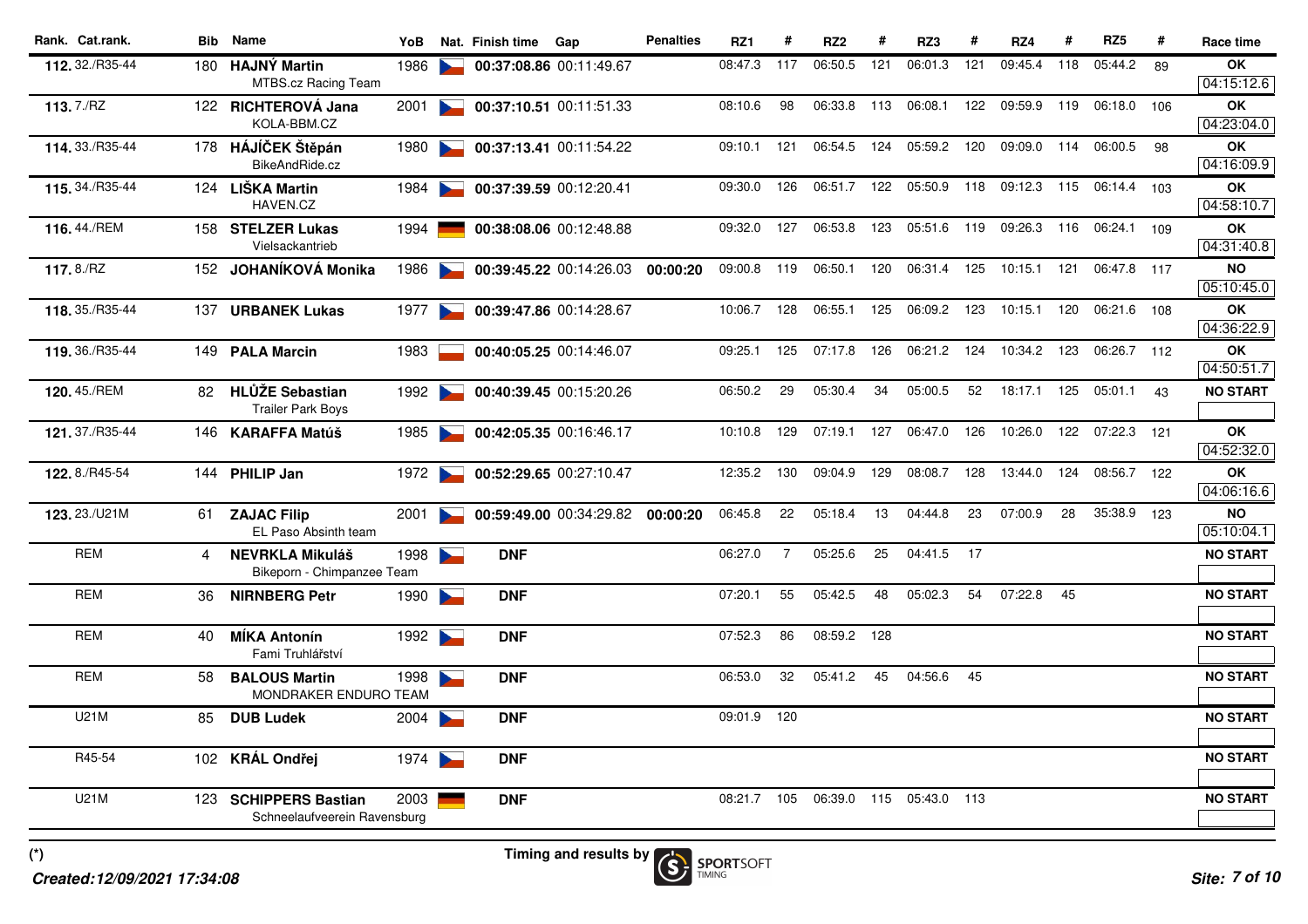| Rank. Cat.rank. |                | <b>Bib</b> Name                                          | YoB  |                       | Nat. Finish time | Gap | <b>Penalties</b> | RZ1     | #   | RZ <sub>2</sub> | #  | RZ3     | #  | RZ4     | #  | RZ <sub>5</sub> | # | Race time       |
|-----------------|----------------|----------------------------------------------------------|------|-----------------------|------------------|-----|------------------|---------|-----|-----------------|----|---------|----|---------|----|-----------------|---|-----------------|
| <b>REM</b>      |                | 134 ZIEGLER Florian                                      | 1993 |                       | <b>DNF</b>       |     |                  | 08:27.2 | 108 |                 |    |         |    |         |    |                 |   | <b>NO START</b> |
| <b>REM</b>      |                | 175 PAUR Ondřej<br>MONDRAKER racing team                 | 1991 | $\blacktriangleright$ | <b>DNF</b>       |     |                  | 06:29.9 | 8   | 05:22.4         | 19 | 04:43.9 | 22 | 06:54.9 | 20 |                 |   | <b>NO START</b> |
| <b>REM</b>      | $\overline{2}$ | ŘÍHA Jakub<br>N1 TEAM                                    | 1992 |                       | <b>DNS</b>       |     |                  |         |     |                 |    |         |    |         |    |                 |   | <b>NO START</b> |
| R35-44          | 9              | <b>PROKOP Michal</b><br>Rock Machine                     | 1981 |                       | <b>DNS</b>       |     |                  |         |     |                 |    |         |    |         |    |                 |   | <b>NO START</b> |
| <b>REM</b>      |                | 13 ZADÁK David<br>CYKLOTEAM Ostrov                       | 1999 |                       | <b>DNS</b>       |     |                  |         |     |                 |    |         |    |         |    |                 |   | <b>NO START</b> |
| <b>REM</b>      | 27             | <b>SZYMCZUK Łukasz Lusi 1995</b><br>Whyte Racing         |      |                       | <b>DNS</b>       |     |                  |         |     |                 |    |         |    |         |    |                 |   | <b>NO START</b> |
| R45-54          |                | 32 REISNER Petr<br>GIANT cycling team                    | 1975 |                       | <b>DNS</b>       |     |                  |         |     |                 |    |         |    |         |    |                 |   | <b>NO START</b> |
| <b>REM</b>      | 39             | <b>RADIL Jakub</b><br>Kolofix                            | 1987 |                       | <b>DNS</b>       |     |                  |         |     |                 |    |         |    |         |    |                 |   | <b>NO START</b> |
| R35-44          |                | 43 DOŠKÁŘ Petr                                           | 1985 |                       | <b>DNS</b>       |     |                  |         |     |                 |    |         |    |         |    |                 |   | <b>NO START</b> |
| <b>REM</b>      |                | 48 GRANÁT Matěj<br>GAPP System - Kolofix                 | 1999 |                       | <b>DNS</b>       |     |                  |         |     |                 |    |         |    |         |    |                 |   | <b>NO START</b> |
| <b>U21M</b>     |                | 59 SOUKAL Matěj                                          | 2004 |                       | <b>DNS</b>       |     |                  |         |     |                 |    |         |    |         |    |                 |   | <b>NO START</b> |
| R35-44          |                | 67 NÁTR Jiří<br><b>RyS</b>                               | 1986 |                       | <b>DNS</b>       |     |                  |         |     |                 |    |         |    |         |    |                 |   | <b>NO START</b> |
| R35-44          | 69             | <b>WESER Mathias</b><br>Vielsackantrieb                  | 1984 |                       | <b>DNS</b>       |     |                  |         |     |                 |    |         |    |         |    |                 |   | <b>NO START</b> |
| U21M            |                | 78 BULANT Tristan                                        | 2001 |                       | <b>DNS</b>       |     |                  |         |     |                 |    |         |    |         |    |                 |   | <b>NO START</b> |
| R45-54          | 80             | VAN DE HATERD Wilfred 1972<br>Giant Germany Offroad Team |      |                       | <b>DNS</b>       |     |                  |         |     |                 |    |         |    |         |    |                 |   | <b>NO START</b> |
| <b>REM</b>      | 83             | <b>MATOUŠEK Matěj</b><br>Shredwear                       | 1987 | $\blacktriangleright$ | <b>DNS</b>       |     |                  |         |     |                 |    |         |    |         |    |                 |   | <b>NO START</b> |
| <b>REM</b>      | 89             | <b>WÄCHTLER Kevin</b><br>ShredErz e.V.                   | 1998 |                       | <b>DNS</b>       |     |                  |         |     |                 |    |         |    |         |    |                 |   | <b>NO START</b> |
| <b>REM</b>      | 90             | <b>DUNDÁČEK Jiří</b><br><b>HARD BIKERS Kuřim</b>         | 1991 |                       | <b>DNS</b>       |     |                  |         |     |                 |    |         |    |         |    |                 |   | <b>NO START</b> |
| R45-54          |                | 92 ŠIMERLE Ladislav<br>aspire sports                     | 1976 |                       | <b>DNS</b>       |     |                  |         |     |                 |    |         |    |         |    |                 |   | <b>NO START</b> |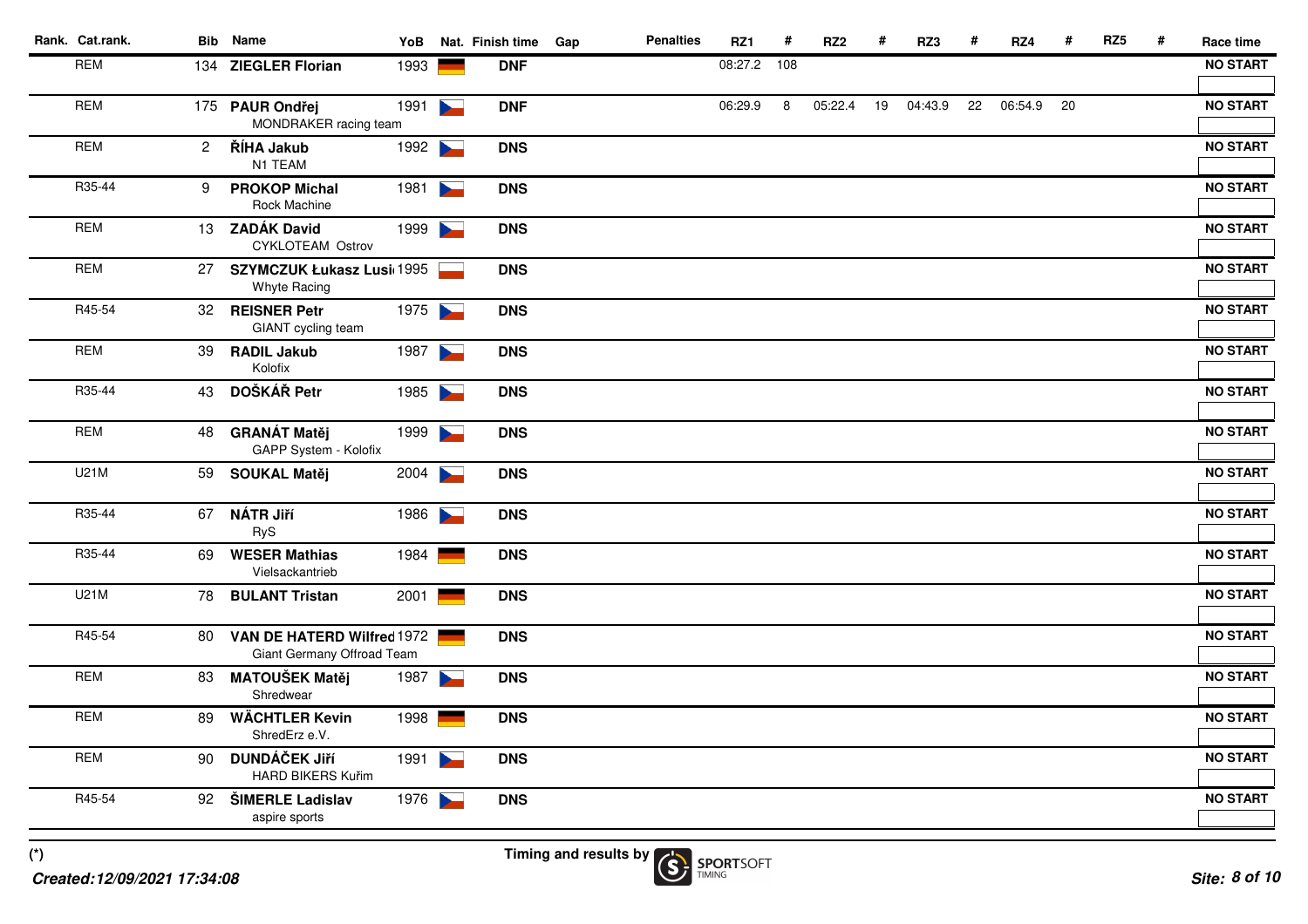| Rank. Cat.rank.        |    | <b>Bib</b> Name                                    | YoB  |                       | Nat. Finish time | Gap | <b>Penalties</b> | RZ1 | # | RZ <sub>2</sub> | # | RZ3 | # | RZ4 | # | RZ <sub>5</sub> | # | Race time       |
|------------------------|----|----------------------------------------------------|------|-----------------------|------------------|-----|------------------|-----|---|-----------------|---|-----|---|-----|---|-----------------|---|-----------------|
| $R55+$                 | 93 | <b>KLOKOČKA Ladislav</b><br><b>BIKESTRIKE.COM</b>  | 1957 |                       | <b>DNS</b>       |     |                  |     |   |                 |   |     |   |     |   |                 |   | <b>NO START</b> |
| <b>REM</b>             | 95 | <b>OUPIC Zdeněk</b><br>Kubasport.cz                | 1993 | $\blacktriangleright$ | <b>DNS</b>       |     |                  |     |   |                 |   |     |   |     |   |                 |   | <b>NO START</b> |
| <b>REM</b>             |    | 105 URBAN Tomas<br>enduro Krupka                   | 1994 |                       | <b>DNS</b>       |     |                  |     |   |                 |   |     |   |     |   |                 |   | <b>NO START</b> |
| R35-44                 |    | 108 SMÍŠEK Ondřej<br>OFBIKE SCOTT TEAM             | 1978 |                       | <b>DNS</b>       |     |                  |     |   |                 |   |     |   |     |   |                 |   | <b>NO START</b> |
| <b>REM</b>             |    | 110 HOVESTADT Leander<br>Mtb Club München e.V.     | 1994 |                       | <b>DNS</b>       |     |                  |     |   |                 |   |     |   |     |   |                 |   | <b>NO START</b> |
| $\mathsf{R}\mathsf{Z}$ |    | 112 RUSŇAKOVÁ Kristýna                             | 1986 |                       | <b>DNS</b>       |     |                  |     |   |                 |   |     |   |     |   |                 |   | <b>NO START</b> |
| RZ                     |    | 113 WEBER Helen<br>Procraft Racing Team            | 2002 |                       | <b>DNS</b>       |     |                  |     |   |                 |   |     |   |     |   |                 |   | <b>NO START</b> |
| R35-44                 |    | 119 MOŠNIČKA Lubomír<br>Galaxy Cyklošvec Stevens   | 1980 |                       | <b>DNS</b>       |     |                  |     |   |                 |   |     |   |     |   |                 |   | <b>NO START</b> |
| R35-44                 |    | 120 PALIVEC Vit                                    | 1979 |                       | <b>DNS</b>       |     |                  |     |   |                 |   |     |   |     |   |                 |   | <b>NO START</b> |
| R35-44                 |    | 121 KREJČÍ Zdenek<br>Buroklub                      | 1982 |                       | <b>DNS</b>       |     |                  |     |   |                 |   |     |   |     |   |                 |   | <b>NO START</b> |
| <b>RZ</b>              |    | 126 BODEM Luisa                                    | 1993 |                       | <b>DNS</b>       |     |                  |     |   |                 |   |     |   |     |   |                 |   | <b>NO START</b> |
| <b>REM</b>             |    | 127 KONRADY Martin                                 | 1994 |                       | <b>DNS</b>       |     |                  |     |   |                 |   |     |   |     |   |                 |   | <b>NO START</b> |
| <b>U21M</b>            |    | 128 SMID Kristian<br><b>OMSHK</b>                  | 2003 |                       | <b>DNS</b>       |     |                  |     |   |                 |   |     |   |     |   |                 |   | <b>NO START</b> |
| <b>REM</b>             |    | 129 SEHNAL Stanislav<br>Kellys Factory team        | 1994 |                       | <b>DNS</b>       |     |                  |     |   |                 |   |     |   |     |   |                 |   | <b>NO START</b> |
| <b>REM</b>             |    | 130 PAVLIČ Jakub<br>Orange bikes cz                | 1988 |                       | <b>DNS</b>       |     |                  |     |   |                 |   |     |   |     |   |                 |   | <b>NO START</b> |
| <b>U21M</b>            |    | 133 FISCHER Ludwig                                 | 2001 |                       | <b>DNS</b>       |     |                  |     |   |                 |   |     |   |     |   |                 |   | <b>NO START</b> |
| R45-54                 |    | 135 BREITHAUPT Uwe                                 | 1974 |                       | <b>DNS</b>       |     |                  |     |   |                 |   |     |   |     |   |                 |   | <b>NO START</b> |
| R45-54                 |    | 136 HYKL Tomáš<br>Petr Čech SPORT MTB TEAM         | 1975 |                       | <b>DNS</b>       |     |                  |     |   |                 |   |     |   |     |   |                 |   | <b>NO START</b> |
| $\mathsf{R}\mathsf{Z}$ |    | 139 KRUSE Katharina<br>RC Germania Weißenburg e.V. | 1996 |                       | <b>DNS</b>       |     |                  |     |   |                 |   |     |   |     |   |                 |   | <b>NO START</b> |